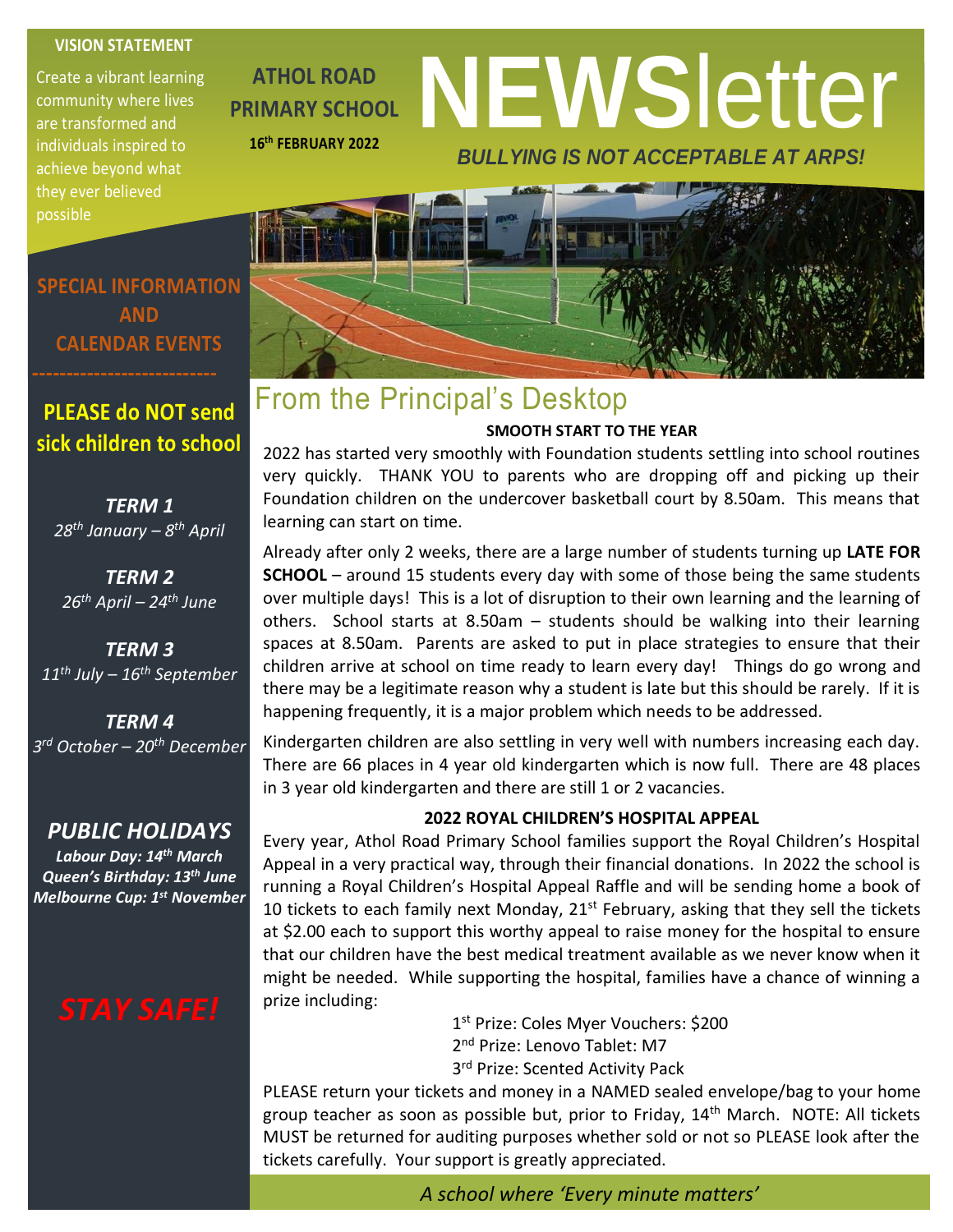#### **COVID REMINDERS**

- Parents/carers MUST wear masks and maintain social distancing of 1.5 metres when on the school grounds
- Mask wearing is optional for students in Foundation Year 2 but REQUIRED for students in Year  $3-6$
- **Parents are not permitted to enter learning spaces**
- **Parents/carers are asked to only visit the school office for essential business**
- ALL persons who come to the school office MUST use the School QR Code to sign-in. **THANK YOU** for helping the school to support the safety, health and wellbeing of students and staff.

#### **OUT OF SCHOOL HOURS CARE/BREAKFAST CLUB**

Out of School Hours Care and Breakfast Club open *for students of working parents only*!

**BOOKINGS ESSENTIAL** by contacting Jess at the office on 9547 1224

## REMINDER: DROP OFF AND PICK UP ARRANGEMENTS

#### **Students should not arrive at school before 8.45am**

Parents are required to leave students in Year  $1 - 6$  at the front gate in the mornings.

Foundation students meet their teacher/s on the undercover basketball area at the front of the school

#### **Parents are not to enter the school grounds before 3.25pm in the afternoon**

- Where parents/carers can wait outside the school grounds after school, they are asked to please do so.
- Parents/Carers of children in **Year 3 - 6** must wait on the **FRONT OVAL**
- Parents/Carers of children in **Year 1/2** must wait **outside the Year 1/2 building.**
- Parents/Carers of children in **Foundation** must wait on the **basketball court at the front of the school**.
- NOTE: Parents/carers with children in multiple grades must wait in the area designated for the **YOUNGEST** child!

#### 2021 PARENT OPINION SURVEY RESULTS

**THANK YOU** to the parents who completed the Parent Opinion Survey late last year.

*The full report is available on request!*

| Below is a summary of the first section. There will be a summary of remote learning experiences in the next |            |           |            |  |
|-------------------------------------------------------------------------------------------------------------|------------|-----------|------------|--|
| newsletter. These results will help inform future directions.                                               | % Positive | % Neutral | % Negative |  |
| Parent Community Engagement: Parent Participation and Involvement                                           | 88%        | 9%        | 3%         |  |
| Parent Community Engagement: School Support                                                                 | 92%        | 3%        | 3%         |  |
| Parent Community Engagement: Teacher Communication                                                          | 87%        | 8%        | 4%         |  |
| School Ethos and Environment: General Satisfaction                                                          | 92%        | 3%        | 0%         |  |
| School Ethos and Environment: Physical Environment                                                          | 92%        | 5%        | 3%         |  |
| School Ethos and Environment: School Improvement                                                            | 92%        | 5%        | 0%         |  |
| School Ethos and Environment: School Pride and Confidence                                                   | 95%        | 5%        | 0%         |  |
| <b>Student Cognitive Engagement: High Expectations for Success</b>                                          | 96%        | 1%        | 1%         |  |
| Student Cognitive Engagement: Student Motivation and Support                                                | 91%        | 5%        | 4%         |  |
| Student Cognitive Engagement: Stimulating Learning Environment                                              | 91%        | 7%        | 2%         |  |
| <b>Student Cognitive Engagement: Effective Teaching</b>                                                     | 90%        | 8%        | 2%         |  |
| Student Development: Student Agency and Voice                                                               | 91%        | 9%        | 0%         |  |
| Student Development: Confidence and Resiliency Skills                                                       | 95%        | 5%        | 0%         |  |
| Safety: Managing Bullying                                                                                   | 87%        | 9%        | 3%         |  |
| Safety: No-experience of Bullying                                                                           | 64%        | 21%       | 15%        |  |
| Safety: Promoting Postive Behaviour                                                                         | 92%        | 4%        | 1%         |  |
| Safety: Respect for Diversity                                                                               | 92%        | 5%        | 2%         |  |
| Connection and Progression: School Connectedness                                                            | 93%        | 8%        | 1%         |  |
| <b>Connection and Progression: Positive Transitions</b>                                                     | 91%        | 5%        | 2%         |  |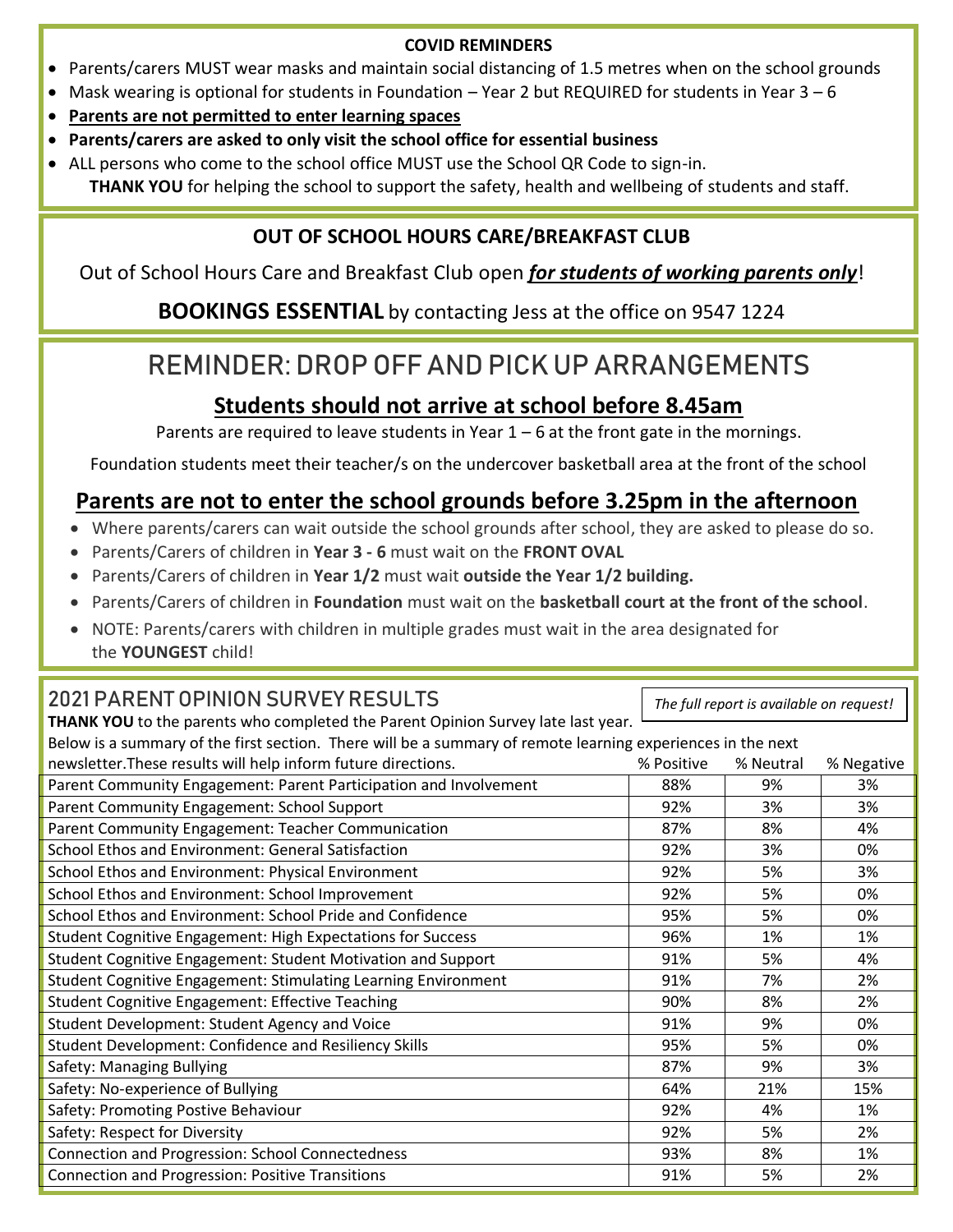# Foundation News

Welcome to our first term in Foundation! The students in Foundation have settled in well and it is great to see their happy faces as they arrive each morning. The Foundation teachers would like give a big welcome to our family members and new students. In Literacy, students have started learning phonemes and graphemes through the Little Learners Love Literacy Program. The students enjoyed a fun 'Summer' experience as they learnt about the phoneme /s/. In Maths, the students explored different ways to make numbers. Each morning, they count the days that they have been at school. The students are very proud of themselves for being at school for so many days!

- **There is no school on Wednesday** for the month of February. Wednesdays are reserved for 1:1 appointments with teachers. If you have not booked an appointment, please speak to a Foundation teacher.
- Please ensure that you bring your child's blue bag every day to school. Your child will receive any notices which will be placed in their blue bag. It is important that you check your child's blue bag every day.



# Year 1/2 News

The Year 1/2 students have had a fantastic first couple of weeks settling back into the school routine. Students have enjoyed getting to know all their teachers and new peers within the learning space!

This term in the 1/2 space there is lots of exciting learning taking place! In Maths, students are focusing on building their number sense through a range of hands on, engaging activities. Students will learn and continue to build their knowledge of place value and different counting patterns such as skip counting.

In Literacy, students will be focusing on persuasive units of writing through identifying their likes on particular topics and explaining their reasoning as to why. Students will practise and consolidate their understanding to write a good, simple sentence. In Reading, students will be focusing on comprehension and understanding a text. Students will also learn and revise phonemes and Chitter Chatter Chants to apply within their reading and writing.

This term for Inquiry students are focusing on the topic, Cultures. Students will learn about different celebrations within a range of cultures and explore what they celebrate within their own culture.

There is lots of exciting learning ahead this term and the Year 1/2 teachers are looking forwards to a great year!  **WELCOME** to the Year 1/2 learning space!